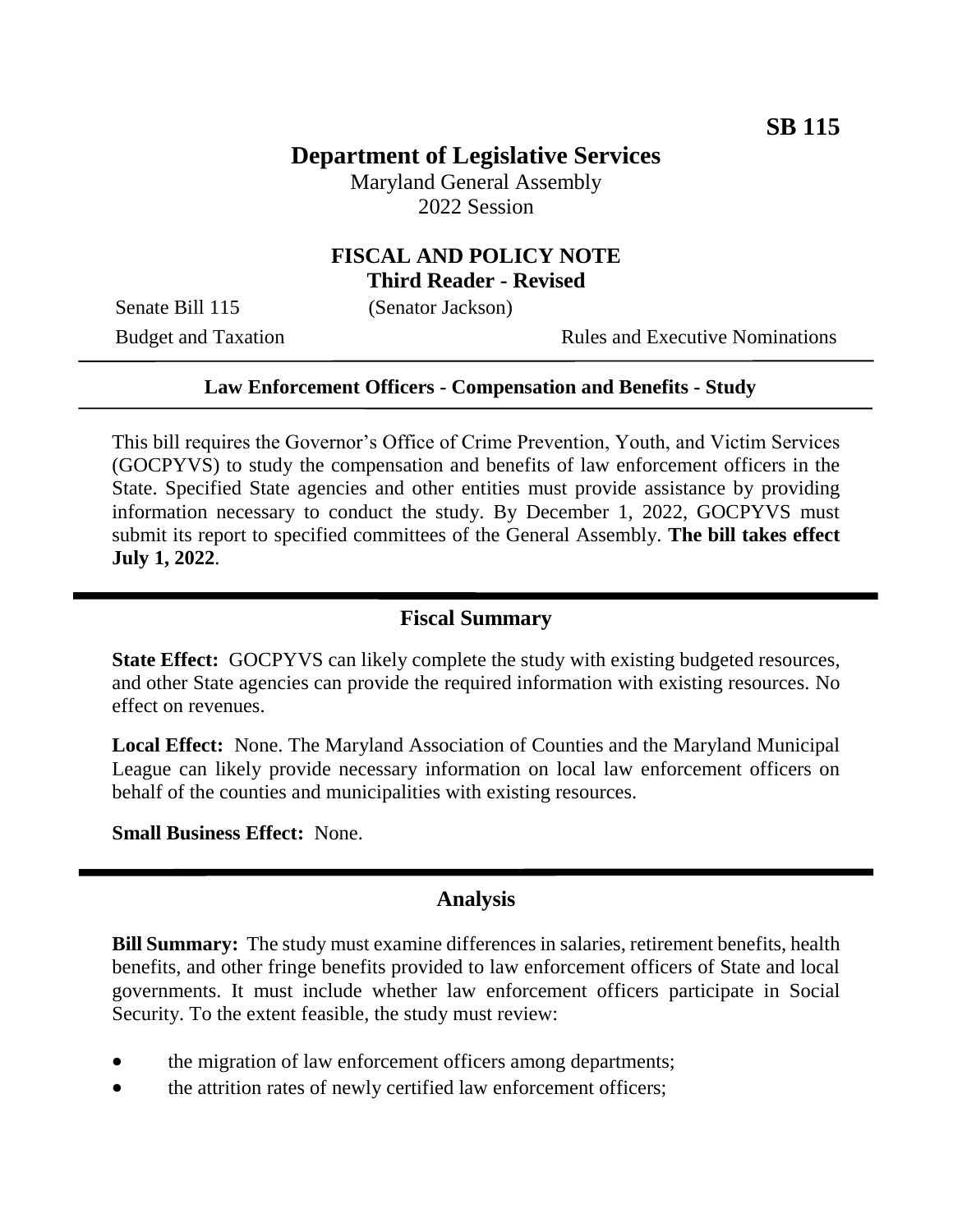- the average length of active service for law enforcement officers; and
- the number of actively employed law enforcement officers who have retired from another law enforcement agency in State or local government.

**Current Law:** Generally, law enforcement officers in the State are members of either the State Police Retirement System (SPRS) or the Law Enforcement Officers' Pension System (LEOPS).

# *Law Enforcement Officers' Pension System*

LEOPS was established on July 1, 1990, with participation a condition of employment for specified public safety officers. It consists of two components:

- a retirement plan that was closed to new members on January 1, 2005; and
- a pension plan applicable to members hired on or after that date.

Members of LEOPS subject to the pension plan contribute 7% of their earnable compensation and earn 2.0% of their average final compensation (AFC) for each year of creditable service. Vested members qualify for a normal service retirement benefit at age 50 or with at least 25 years of creditable service. However, the normal service allowance is capped at 65% of AFC, meaning that members stop accruing benefits after 32.5 years of service (2% x  $32.5 = 65\%$ ). Chapter 784 of 2018 increased the cap on LEOPS normal service retirement from 60% to 65% of AFC.

Membership in LEOPS is a condition of employment for State law enforcement employees in 22 specified groups. The most recent group added was employees of the Warrant Apprehension Unit of the Division of Parole and Probation within the Department of Public Safety and Correctional Services (Chapter 268 of 2015). Chapters 397 and 398 of 2021 added the Executive Director of the Alcohol and Tobacco Commission. In addition, members include specified law enforcement officers employed by participating governmental units that elect to participate in LEOPS.

## *State Police Retirement System*

Members of SPRS contribute 8% of their earnable compensation and are eligible to retire at age 50 or after accumulating 22 years of eligibility service (if hired before July 1, 2011) or 25 years of eligibility service (if hired on or after July 1, 2011). Members must retire at age 60. The retirement allowance is equal to 2.55% of AFC multiplied by the number of years of creditable service. The retirement allowance is subject to a cap of 71.4% of AFC (the equivalent of 28 years of service). SPRS is the only State plan in which members do not participate in Social Security.